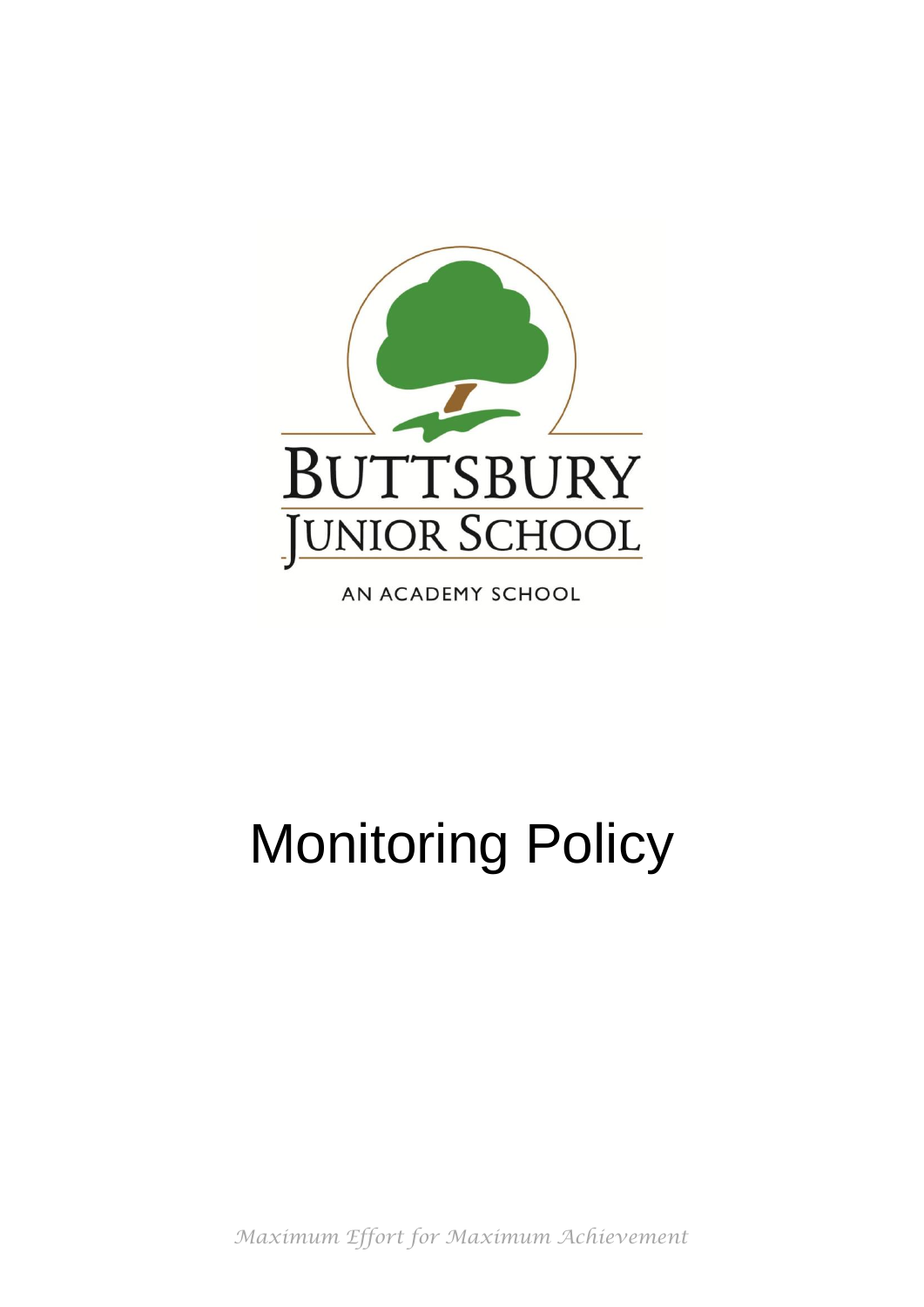

## **1 Introduction**

In our school we plan teaching and learning with a view to enabling each child to attain the highest level of personal achievement. To ensure that this happens, we regularly monitor the actions we have taken so we can collect information on which to base future decisions about the development of the school.

**Monitoring** is the means by which we gather information. We do this systematically across a range of activities within our school.

We believe that effective monitoring:

- Promotes excellent learning and teaching throughout the school;
- Ensures excellent planning and delivery of the curriculum;
- Identifies strengths and areas for development;
- Offers an opportunity to celebrate progress and success;
- Provides information to support self-evaluation;
- Ensures consistency throughout the school;
- Ensures that every child is making good progress and is appropriately challenged to reach their full potential.

**Evaluation** is the judgement of effectiveness of actions taken, based on their impact on the quality of teaching and learning.

#### **2 Monitoring and Evaluation Framework**

2.1 Monitoring and Evaluation in our school are part of a planned process and involve a range of different people over the course of the school year.

2.2 We follow a planned cycle of school self-evaluation. This ensures that all aspects of the school's performance are systematically and regularly reviewed as part of an annual cycle.

2.3 A timeline for subject leaders outlining monitoring and evaluation is in place. This is used to inform our whole school monitoring and evaluation.

#### **3 Roles and Responsibilities**

#### **3.1 Senior Leadership Team**

- To ensure that all staff and governors understand that the purpose of monitoring and evaluation is to enable Buttsbury Junior School to develop and improve;
- To identify areas that need to be monitored;
- To undertake monitoring and evaluation activities as appropriate;
- To delegate monitoring and evaluation activities as appropriate, ensuring clarity of expectations and outcomes;
- To ensure that the data generated from monitoring and evaluation is collated, analysed and is used to review progress, recognise achievement and inform future planning;
- Report to the appropriate audience, including the Governing Body, on monitoring and evaluation findings and explain how the information can be used to best advantage;
- Ensure that pupil performance data is collected, analysed and used to inform target setting.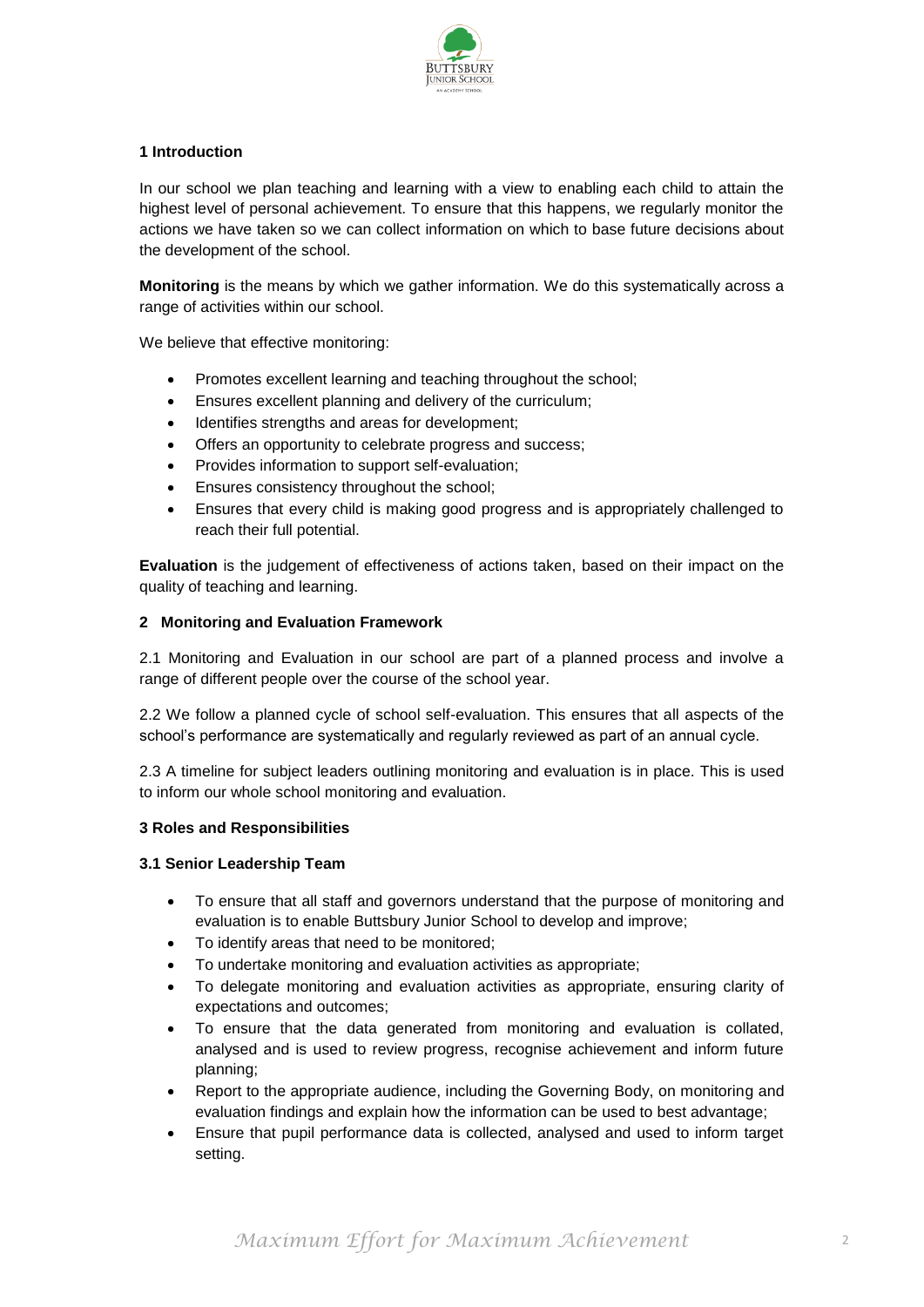

# **3.2 Subject Leaders**

- Ensure that colleagues and team members understand that the purpose of monitoring and evaluating is about recognising achievement and identifying areas for development;
- Undertake the monitoring and evaluation activities which are delegated to them as part of their roles and responsibilities.

# **3.3 The Governing Body**

- Support and reinforce the view that the purpose of monitoring and evaluation is to enable the school to develop, recognise achievement, identify areas for development and sustain continuous progress;
- Receive monitoring and evaluation data at agreed times and consider its implications;
- Undertake monitoring and evaluation activities as part of the role of the Governing Body.
- Ensure that monitoring and evaluation are used to establish realistic targets for continuous improvement and school development.

#### **Monitoring and Review**

Policy Date: Autumn 2019

Review Date: Autumn 2022